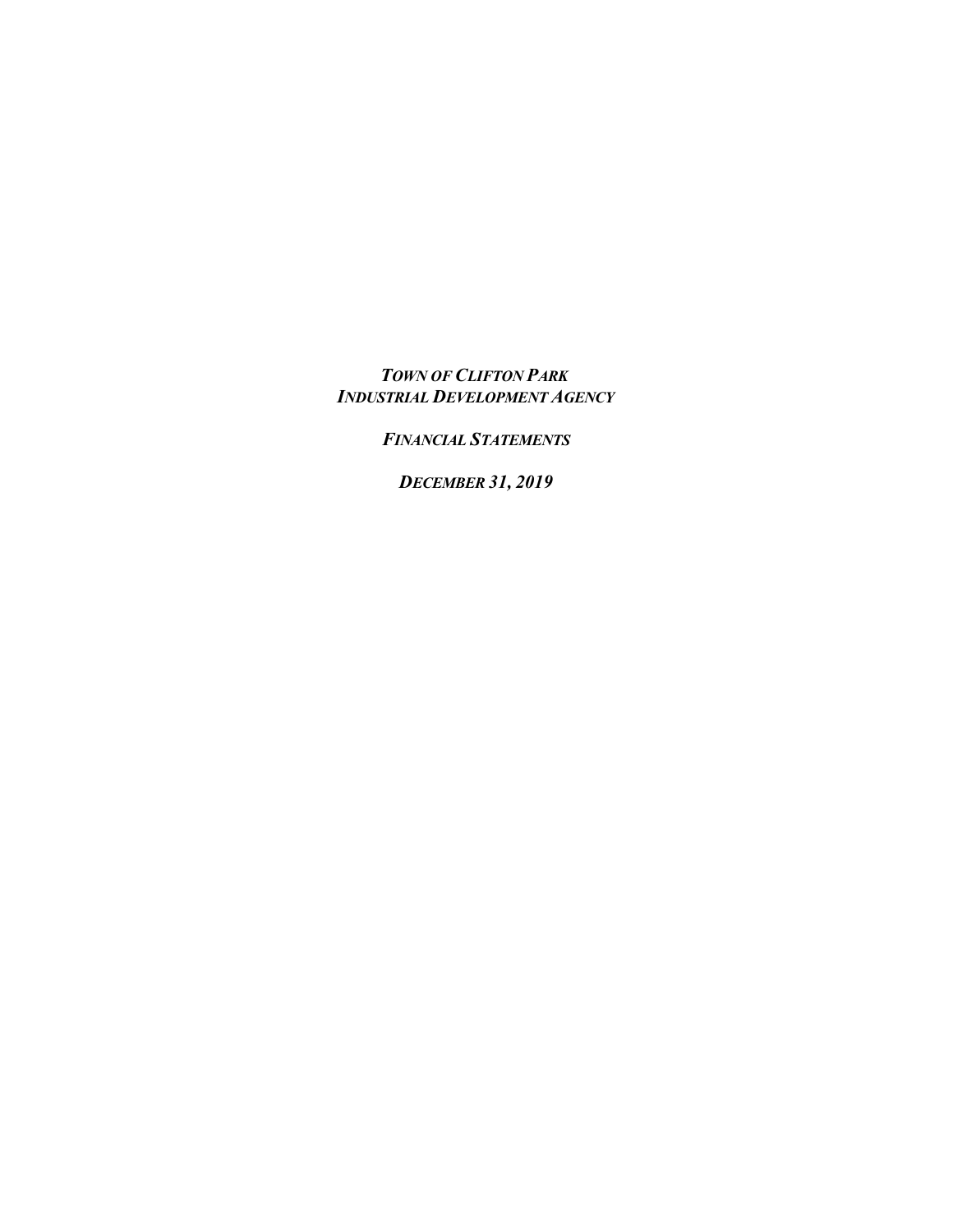#### *TOWN OF CLIFTON PARK INDUSTRIAL DEVELOPMENT AGENCY TABLE OF CONTENTS DECEMBER 31, 2019*

|                                                                                                                                                                                                                          | Page    |
|--------------------------------------------------------------------------------------------------------------------------------------------------------------------------------------------------------------------------|---------|
| Independent Auditor's Report                                                                                                                                                                                             | $1-2$   |
| <b>Statement of Net Position</b>                                                                                                                                                                                         | 3       |
| Statement of Revenues, Expenses and Changes in Net Position                                                                                                                                                              | 4       |
| <b>Statement of Cash Flows</b>                                                                                                                                                                                           | 5       |
| <b>Notes to Financial Statements</b>                                                                                                                                                                                     | $6 - 8$ |
| Independent Auditor's Report on Internal Control Over Financial Reporting<br>and on Compliance and Other Matters Based on an Audit of Financial<br>Statements Performed in Accordance with Government Auditing Standards | $9-10$  |
| <b>Schedule of Current Year Findings</b>                                                                                                                                                                                 | 11      |
| Independent Auditor's Report on Compliance with Laws and Regulations<br>Related to Investment Guidelines for Public Authorities                                                                                          | 12      |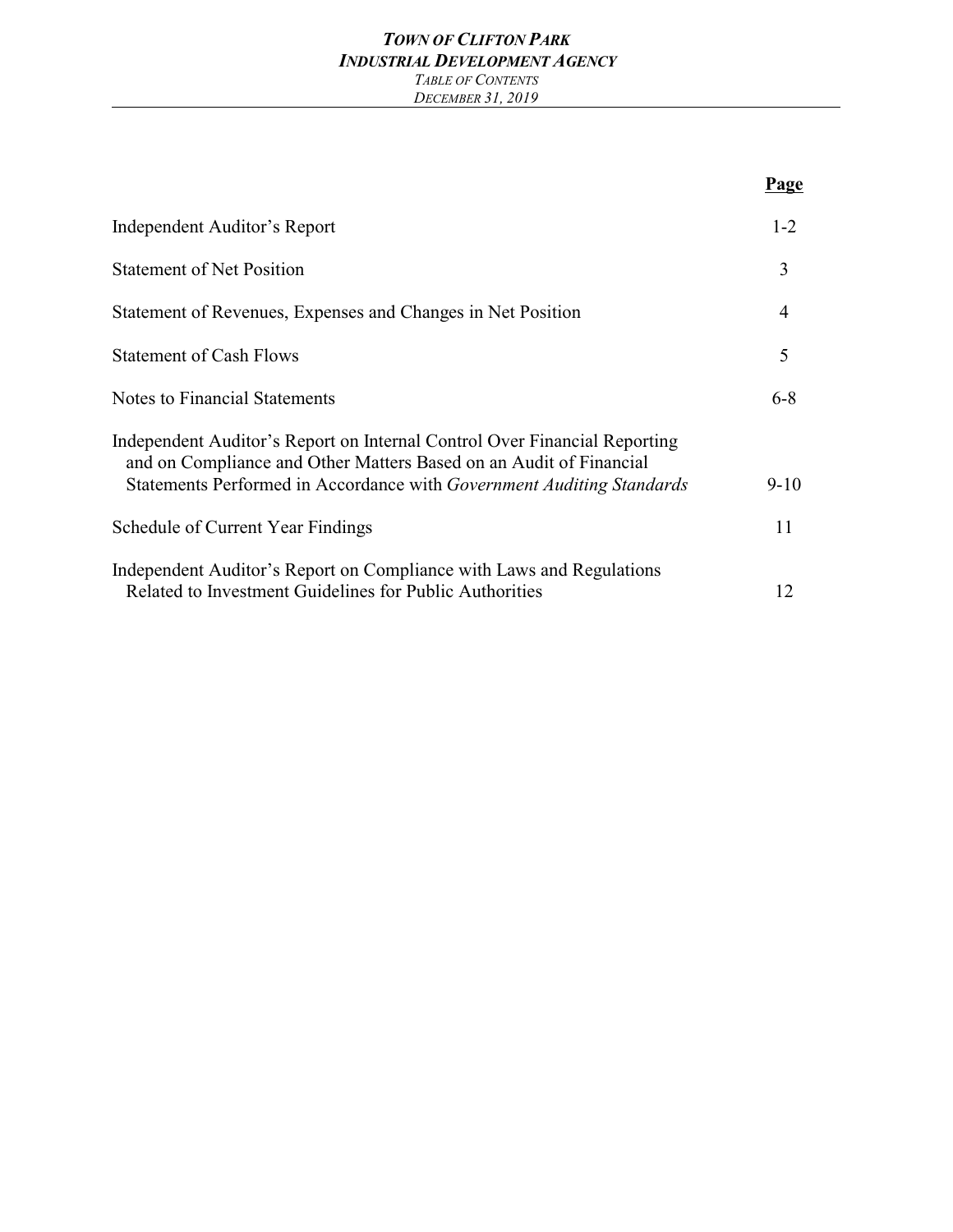CUSACK & COMPANY **Certified Public Accountants LLC** 7 AIRPORT PARK BOULEVARD LATHAM, NEW YORK 12110 (518) 786-3550 FAX (518) 786-1538 E-MAIL ADDRESS: CPAS@CUSACKCPAS.COM WWW.CUSACKCPAS.COM

**MEMBERS OF:** MEMBERS OF: CERTIFIED PUBLIC ACCOUNTANTS CERTIFIED PUBLIC ACCOUNTANTS

**AMERICAN INSTITUTE OF NEW YORK STATE SOCIETY OF NEW YORK STATE SOCIETY OF** 

#### **INDEPENDENT AUDITOR'S REPORT**

Board of Directors Town of Clifton Park Industrial Development Agency Clifton Park, New York

We have audited the accompanying financial statements of the Town of Clifton Park Industrial Development Agency (the "Agency") which comprise the statement of net position as of December 31, 2019, and the related statements of revenues, expenses and changes in net position and cash flows for the year then ended, and the related notes to the financial statements.

#### **Management's Responsibility for the Financial Statements**

Management is responsible for the preparation and fair presentation of these financial statements in accordance with accounting principles generally accepted in the United States of America; this includes the design, implementation, and maintenance of internal control relevant to the preparation and fair presentation of financial statements that are free from material misstatement, whether due to fraud or error.

#### **Auditor's Responsibility**

Our responsibility is to express an opinion on these financial statements based on our audit. We conducted our audit in accordance with auditing standards generally accepted in the United States of America and the standards applicable to financial audits contained in *Government Auditing Standards,* issued by the Comptroller General of the United States. Those standards require that we plan and perform the audit to obtain reasonable assurance about whether the financial statements are free from material misstatement.

An audit involves performing procedures to obtain audit evidence about the amounts and disclosures in the financial statements. The procedures selected depend on the auditor's judgment, including the assessment of the risks of material misstatement of the financial statements, whether due to fraud or error. In making those risk assessments, the auditor considers internal control relevant to the entity's preparation and fair presentation of the financial statements in order to design audit procedures that are appropriate in the circumstances, but not for the purpose of expressing an opinion on the effectiveness of the entity's internal control. Accordingly, we express no such opinion. An audit also includes evaluating the appropriateness of accounting policies used and the reasonableness of significant accounting estimates made by management, as well as evaluating the overall presentation of the financial statements.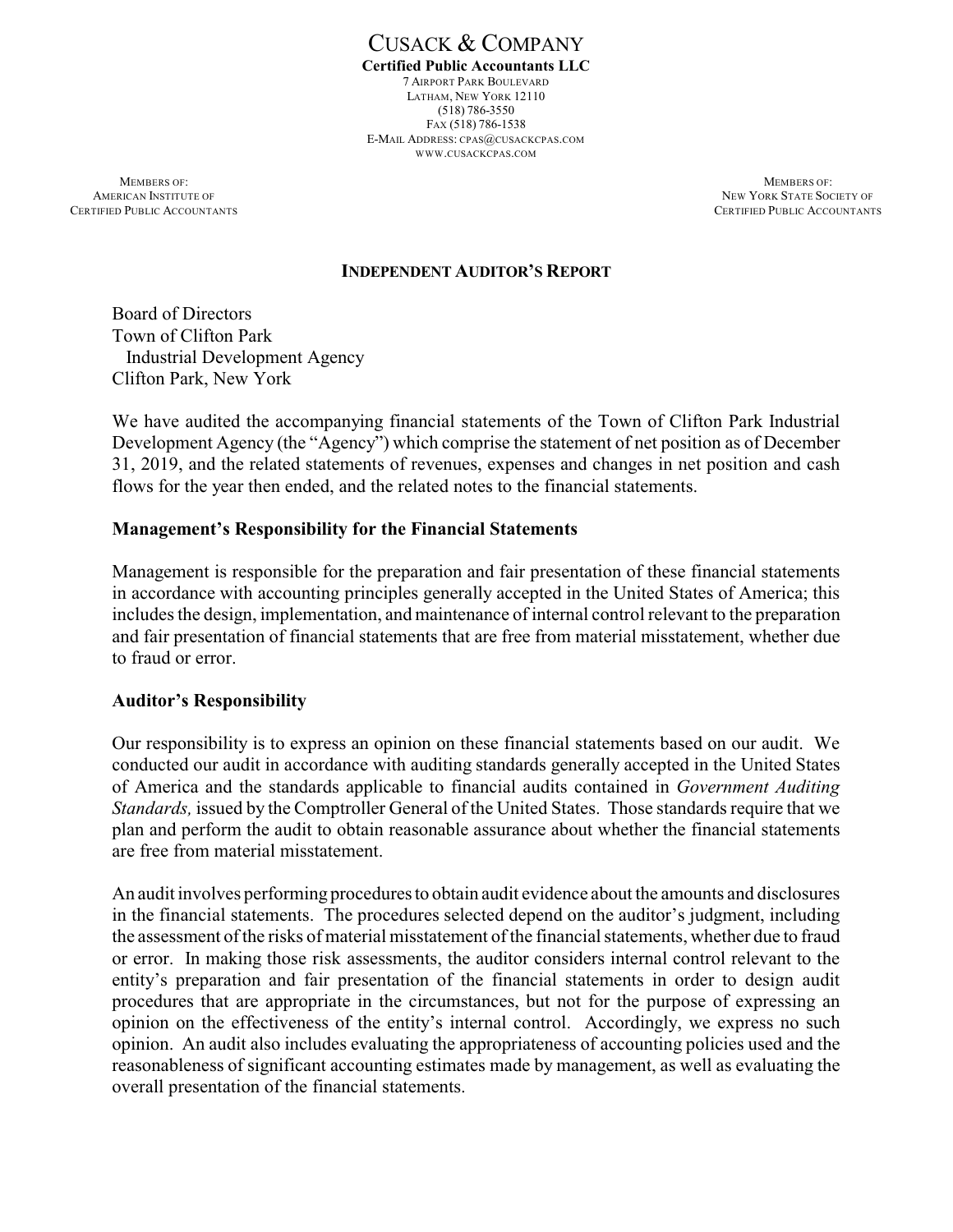We believe that the audit evidence we have obtained is sufficient and appropriate to provide a basis for our audit opinion.

## **Opinion**

In our opinion, the financial statements referred to above present fairly, in all material respects, the financial position of the Agency as of December 31, 2019, and the changes in its financial position and its cash flows thereof for the year then ended in accordance with accounting principles generally accepted in the United States of America.

## **Other Matters**

## *Required Supplementary Information*

Management has omitted management's discussion and analysis. Such information is not a required part of the basic financial statements but is supplemental information required by the Governmental Accounting Standards Board who considers it to be an essential part of financial reporting for placing the basic financial statements in an appropriate operational, economic or historical context. Our opinion on the basic financial statements is not modified with respect to this missing information.

# **Other Reporting Required by** *Government Auditing Standards*

In accordance with *Government Auditing Standards,* we have also issued our report dated April 13, 2020 on our consideration of the entity's internal control over financial reporting and on our tests of its compliance with certain provisions of laws, regulations, contracts and grant agreements and other matters. The purpose of that report is to describe the scope of our testing of internal control over financial reporting and compliance and the results of that testing, and not to provide an opinion on the internal control over financial reporting or on compliance. That report is an integral part of an audit performed in accordance with *Government Auditing Standards* in considering the entity's internal control over financial reporting and compliance.

Cusade + Congney, CP4's LLC

**CUSACK & COMPANY, CPA'S LLC**

Latham, New York April 13, 2020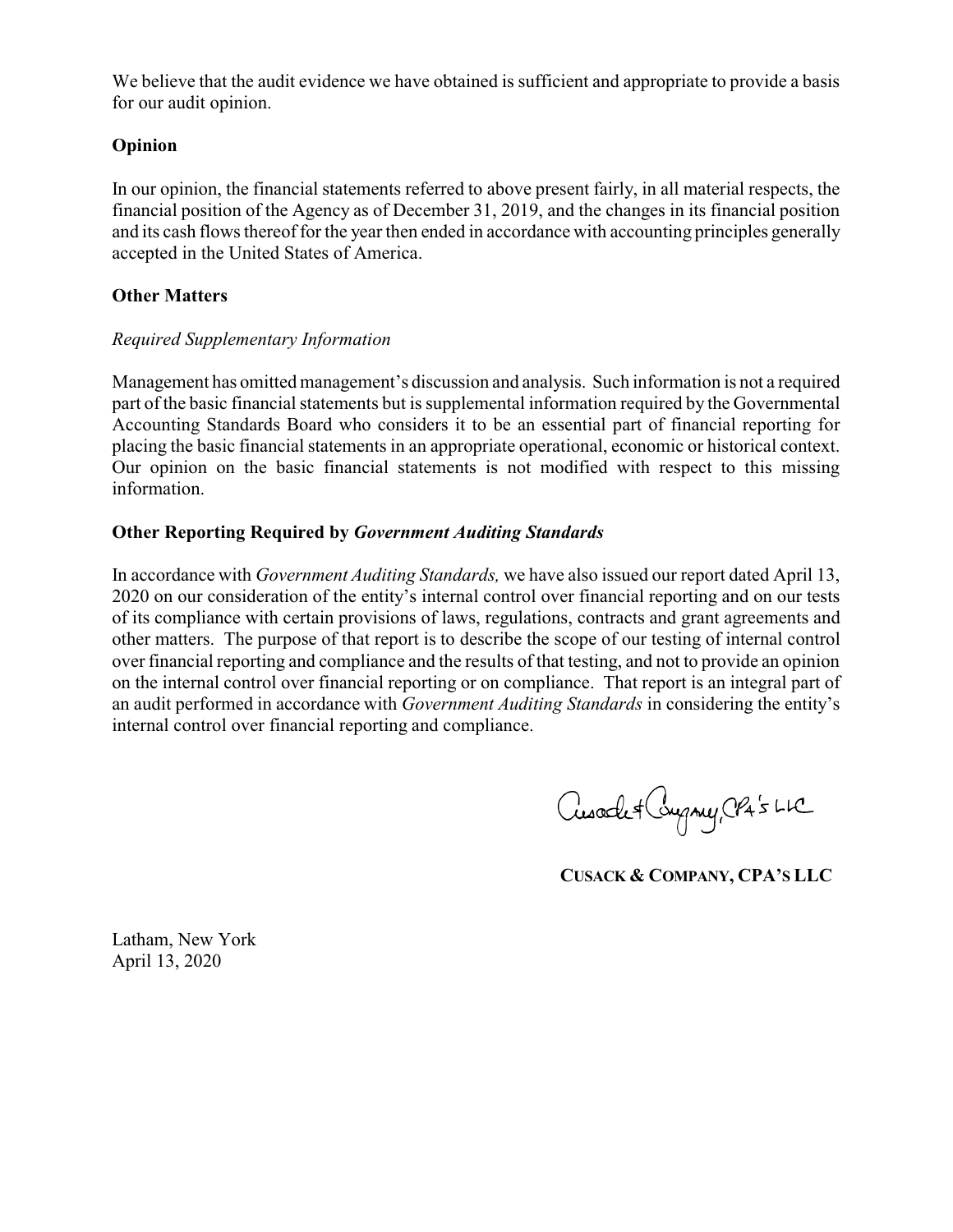#### *TOWN OF CLIFTON PARK INDUSTRIAL DEVELOPMENT AGENCY STATEMENT OF NET POSITION*

*DECEMBER 31, 2019*

#### **Assets**

| Assets:                                   |    |         |
|-------------------------------------------|----|---------|
| Cash                                      | \$ | 280,389 |
| Prepaid Expenses                          |    | 3,082   |
| <b>Total Assets</b>                       | S  | 283,471 |
| <b>Liabilities and Net Position</b>       |    |         |
| <b>Accounts Payable</b>                   | \$ | 775     |
| Net Position, Unrestricted                |    | 282,696 |
| <b>Total Liabilities and Net Position</b> | S  | 283,471 |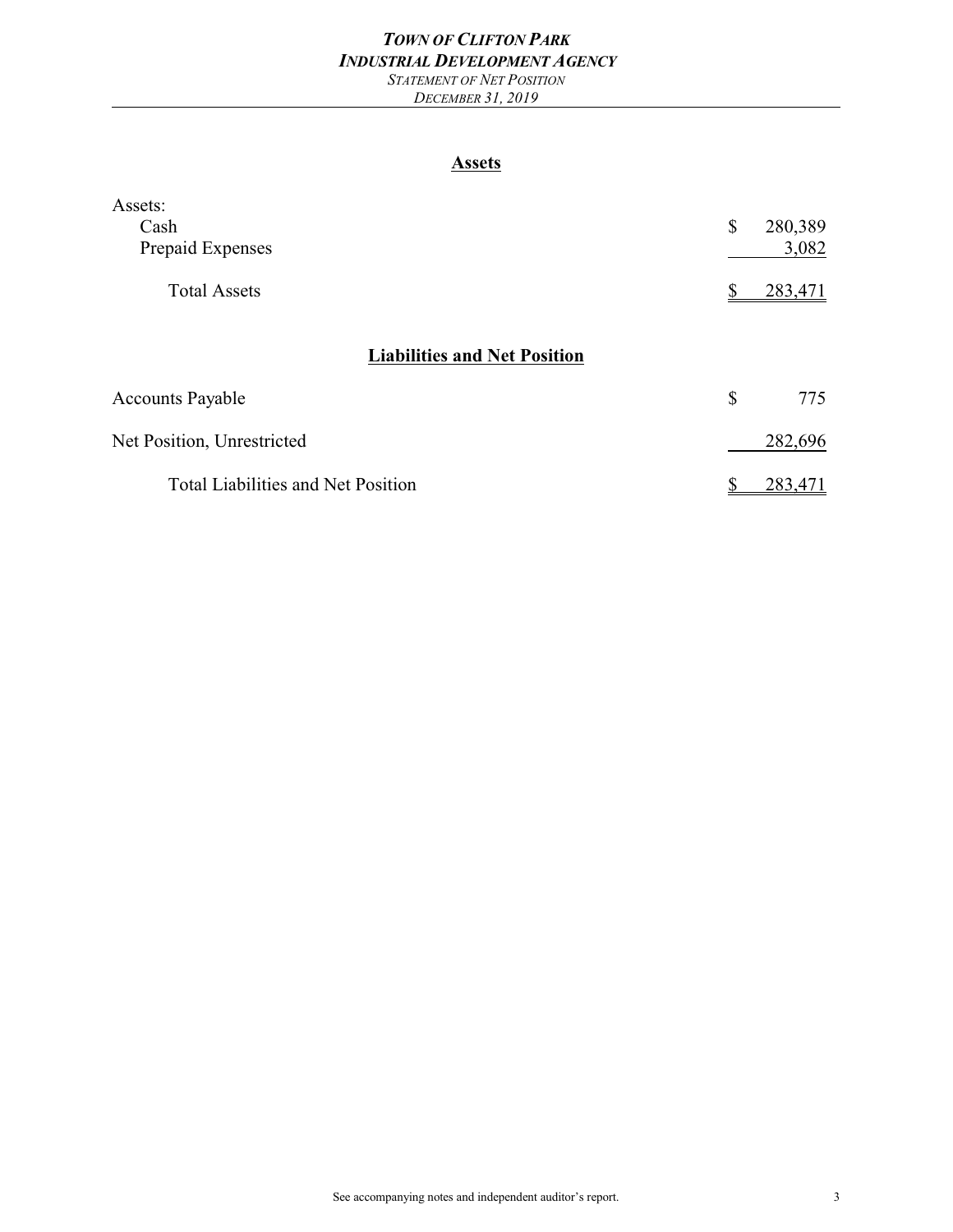| Revenues:                       |              |
|---------------------------------|--------------|
| Administrative Fees, Net        | \$<br>33,816 |
| Interest Income                 | 1,229        |
| <b>Total Revenues</b>           | 35,045       |
| Expenses:                       |              |
| <b>Administrative Fees</b>      | 18,000       |
| <b>Professional Fees</b>        | 5,975        |
| Insurance                       | 2,141        |
| Dues and Subscriptions          | 2,212        |
| Conferences                     | 5,000        |
| <b>Total Expenses</b>           | 33,328       |
| Change in Net Position          | 1,717        |
| Net Position, Beginning of Year | 280,979      |
| Net Position, End of Year       | 282,696      |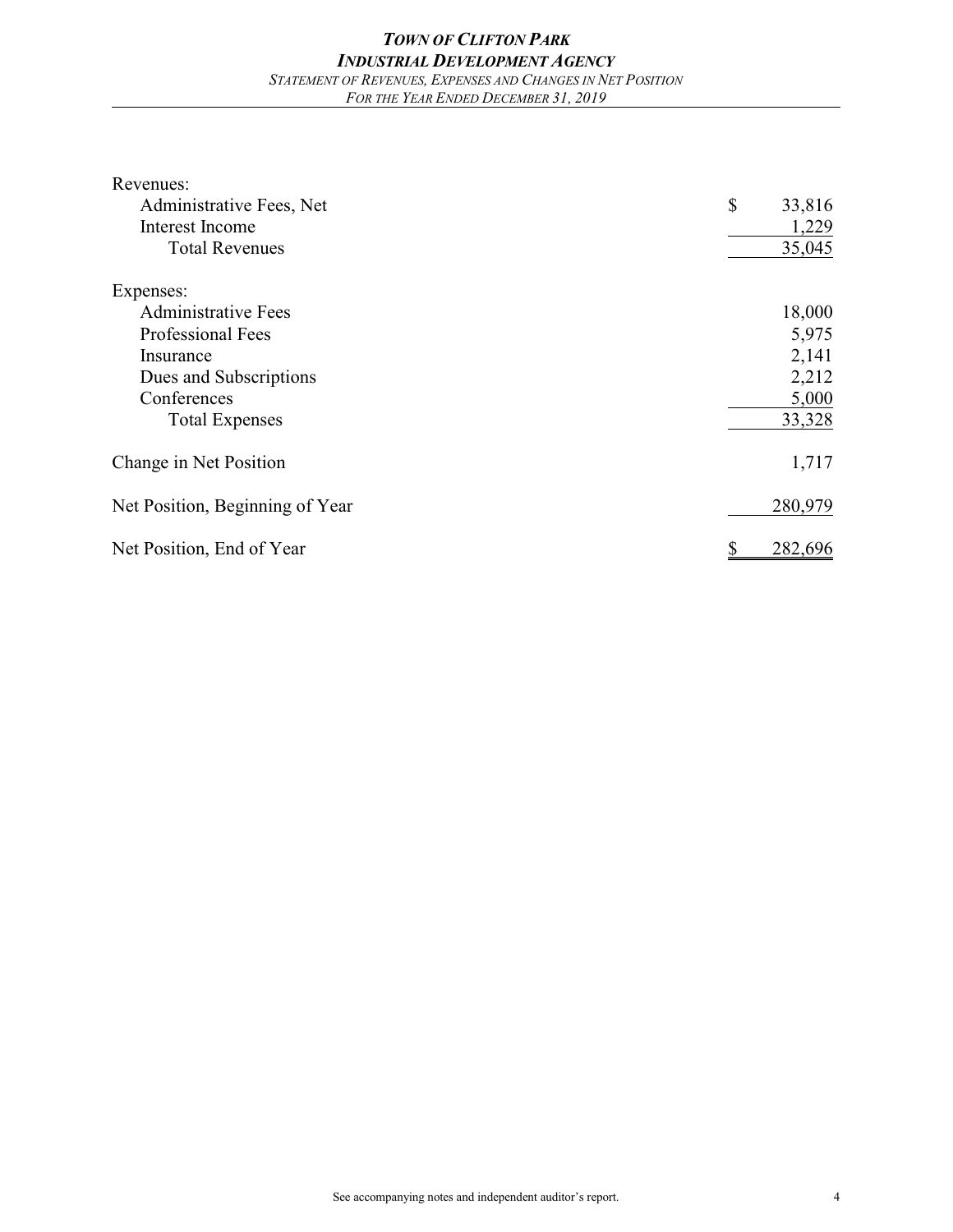| Cash Flows from Operating Activities:                                           |              |
|---------------------------------------------------------------------------------|--------------|
| <b>Receipts from Customers</b>                                                  | \$<br>33,816 |
| Interest Income                                                                 | 1,229        |
| <b>PILOT</b> Payments Received                                                  | 233,407      |
| Payments to Vendors                                                             | (35,357)     |
| <b>PILOT</b> Payments Paid                                                      | (233, 407)   |
| Cash Used In Operating Activities                                               | (312)        |
| Cash, Beginning of Year                                                         | 280,701      |
| Cash, End of Year                                                               | 280,389      |
| Reconciliation of Operating Income to Net Cash<br>Used In Operating Activities: |              |
| Change in Net Position                                                          | \$<br>1,717  |
| Adjustments to Reconcile Change in Net Position to                              |              |
| Net Cash Used In Operating Activities:                                          |              |
| Change in Operating Assets and Liabilities                                      |              |
| Prepaid Expenses                                                                | (941)        |
| <b>Accounts Payable</b>                                                         | (1,088)      |
| Cash Used In Operating Activities                                               | \$<br>(312)  |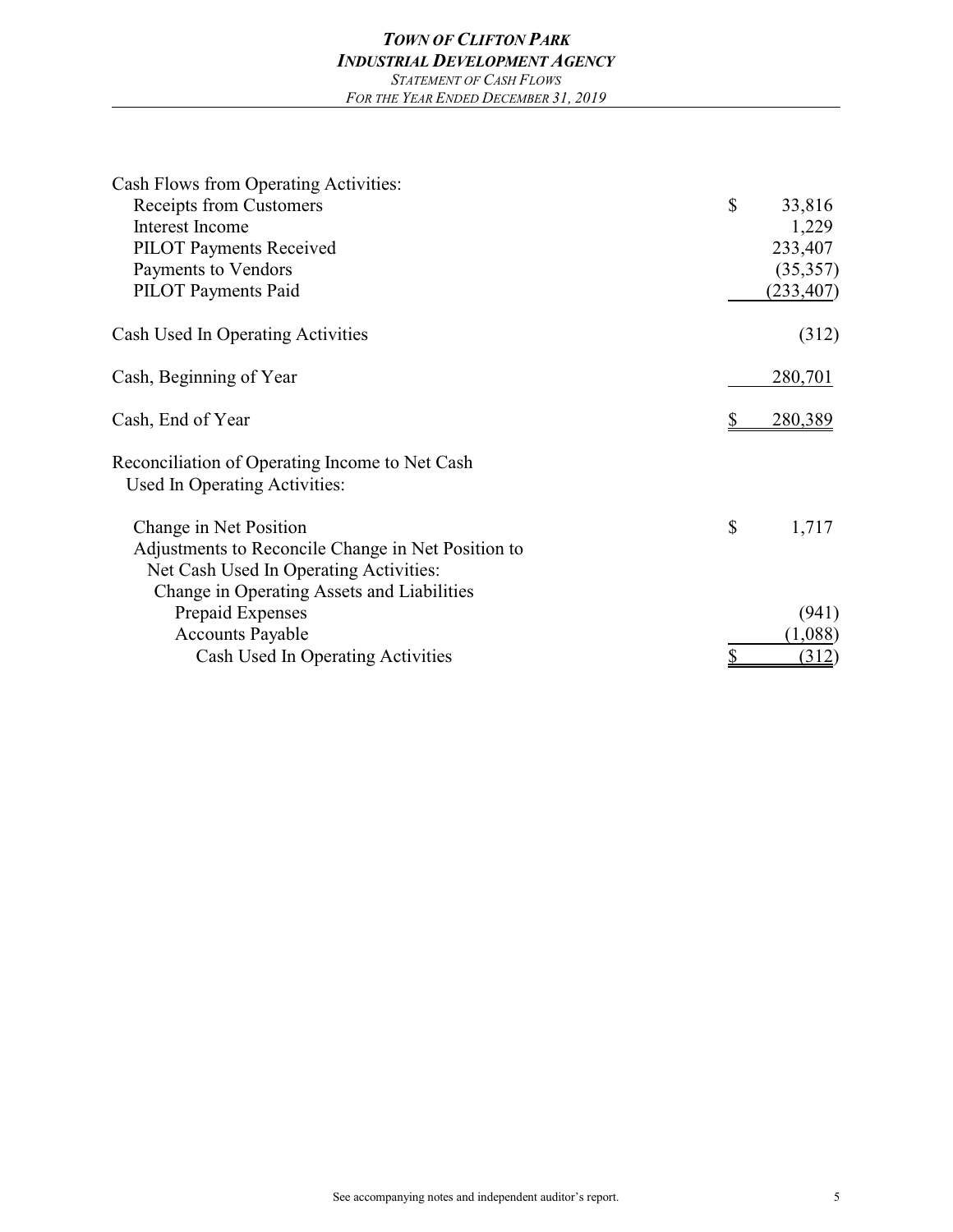## **1. SUMMARY OF SIGNIFICANT ACCOUNTING POLICIES**

#### *Organization and Purpose*

The Town of Clifton Park Industrial Development Agency (the "Agency") was created in 1980 under the provisions of Chapter 630 of the General Municipal Laws of 1980 of the State of New York for the purpose of encouraging economic growth in the Town of Clifton Park, New York (the "Town"). The Agency, although established by the Clifton Park Town Board, is a separate entity and operates independently of the Town.

The Agency's function is to authorize the issuance of industrial revenue bonds and leases for industrial development projects and to assist businesses in acquiring or constructing various facilities in order to provide job opportunities and increase economic welfare. In return for its efforts, the Agencyreceives application and closing fees related to this business financing.

A summary of the significant accounting policies applied in the accompanying financial statements follows.

#### *Accounting Method*

The Agency's financial statements are prepared using the accrual basis of accounting with accounting principles generally accepted in the United States of America (GAAP) for public authorities. The Governmental Accounting Standards Board (GASB) is the accepted standard-setting body for establishing governmental accounting and financial reporting principles.

The accounting and financial reporting treatment applied to the Agency is determined by its measurement focus. The transactions of the Agency are accounted for on a flow of economic resources measurement focus. With this measurement focus, all assets and liabilities associated with the operations are included in the statement of net position.

#### *Estimates*

In preparing financial statements in accordance with GAAP, management is required to make estimates and assumptions that affect the reported amounts of assets and liabilities, the disclosure of contingent assets and liabilities at the date of the financial statements, and the reported amounts ofrevenues and expenses during the reporting period. Actual results could differ from those estimates.

## *Cash*

The Agency's investment policy and statutes authorize the Agency to maintain deposits with FDIC-insured commercial banks located within the state. The Agency is authorized to use demand accounts, money market accounts and certificates of deposit. Collateral is required for all deposits not covered by federal deposit insurance. As of December 31, 2019, all funds of the Agency were insured or collateralized.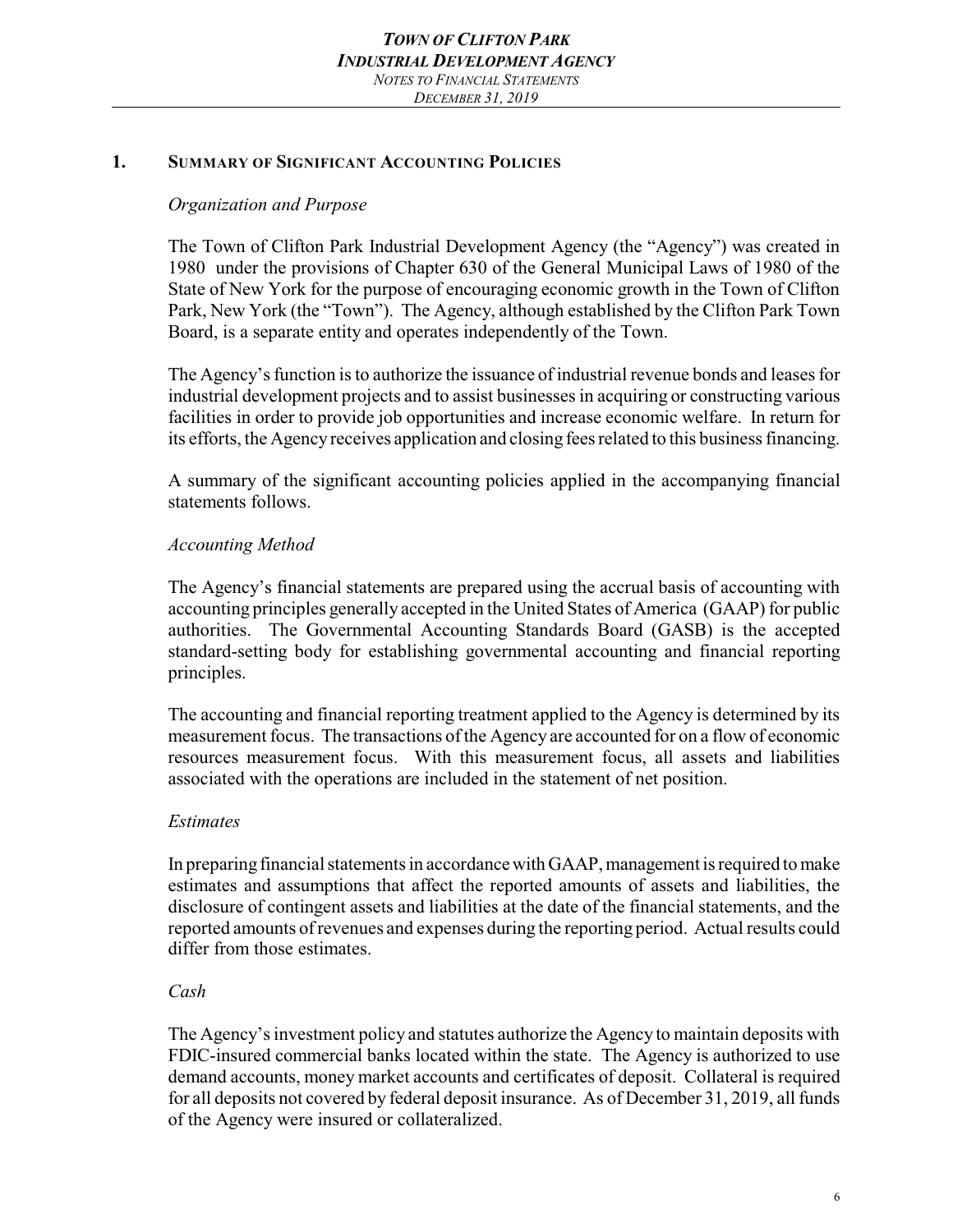## **1. SUMMARY OF SIGNIFICANT ACCOUNTING POLICIES (CONTINUED)**

## *Revenue Recognition*

Revenue is generated from project application, administration fees and interest income. Revenue is recognized when earned, and expenses are recognized when incurred. The Agencydistinguishes operating revenues and expenses from non-operating items. Operating revenues are determined based on the services provided by the Agency. Operating expenses include the costs associated with providing those services. All revenues and expenses not meeting this definition are reported as non-operating revenues and expenses.

The Agency has a support and marketing agreement with Saratoga Economic Development Corporation (SEDC) to split fees collected by the Agency for financial assistance provided on behalf of SEDC applicants.

# *Industrial Revenue Bonds and Straight Lease Transactions*

Certain industrial development revenue bonds and straight leases issued by the Agency are secured by property which is leased to companies and is retired by those payments. The bonds and straight leases are not obligations of the Agency, the Town or New York State. The Agency does not record the assets or liabilities resulting from completed bonds and straight leases issued in its accounts since its primary function is to arrange the financing between the borrowing companies and the bond and lease holders, and funds arising there from are controlled by trustees or banks acting as fiscal agents. For providing this service, the Agencyreceives administrative fees from the borrowing companies. Such administrative fee income is recognized immediately upon issuance of bonds and leases. At December 31, 2019 the outstanding balance of bonds was \$0.

# *Tax Status*

The Agency is exempt from federal, state, and local income taxes.

# *Subsequent Events*

In preparing the financial statements and notes thereto, the Agency considered subsequent events or transactions as to any potential material impact on operations or financial position occurring through April 13, 2020, the date the financial statements were available to be issued. No such events were identified.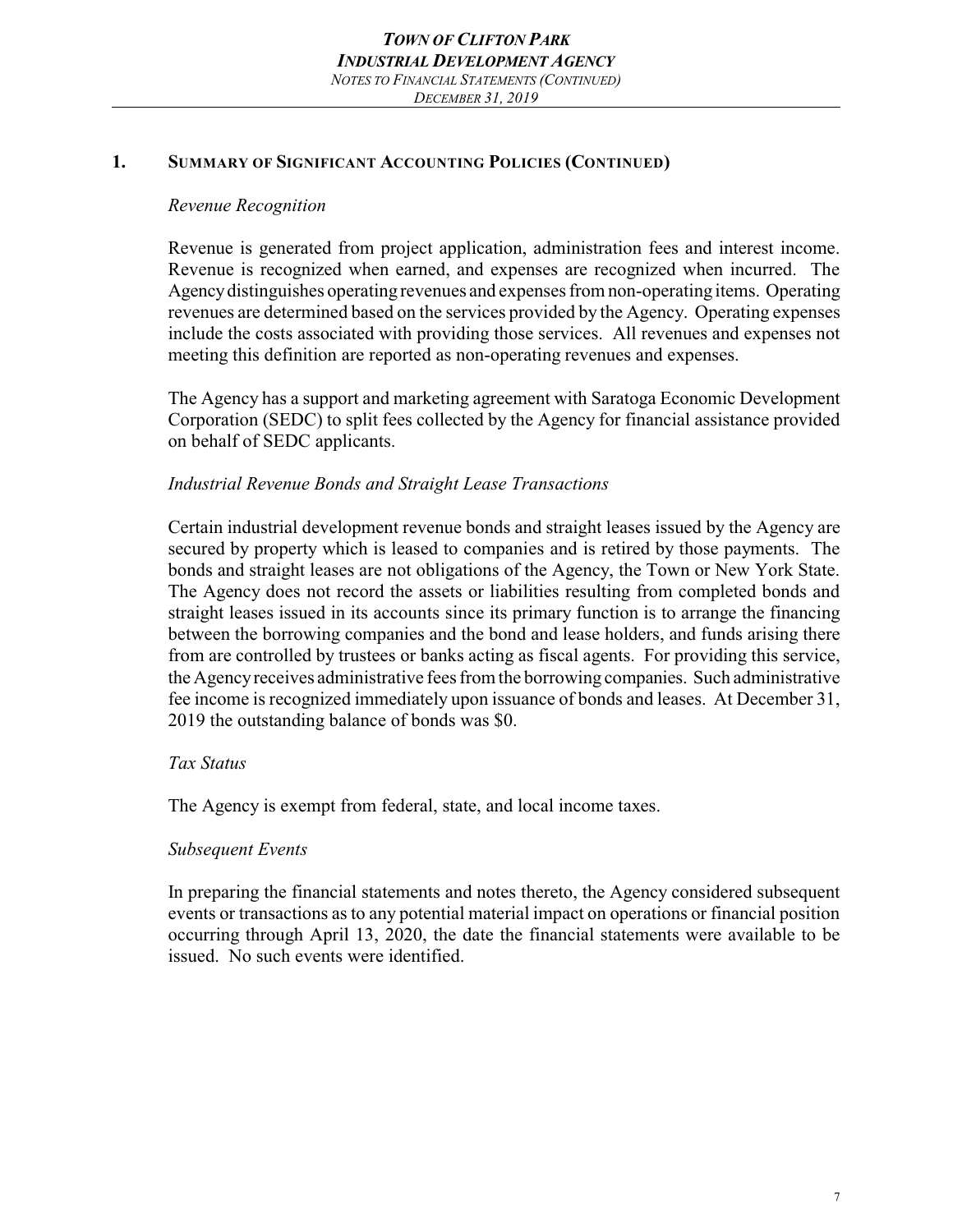## **2. FEE SHARING AGREEMENT**

The Agency has an agreement with SEDC in which administrative fees for project costs up to \$10 million are shared equally and administrative fees for project costs from \$10 million to \$20 million are shared with 75% to the Agency and 25% to SEDC. Fees shared with SEDC amounted to \$33,816 and were reported as an offset to administrative fee income in the statement of revenues, expenses and changes in net position.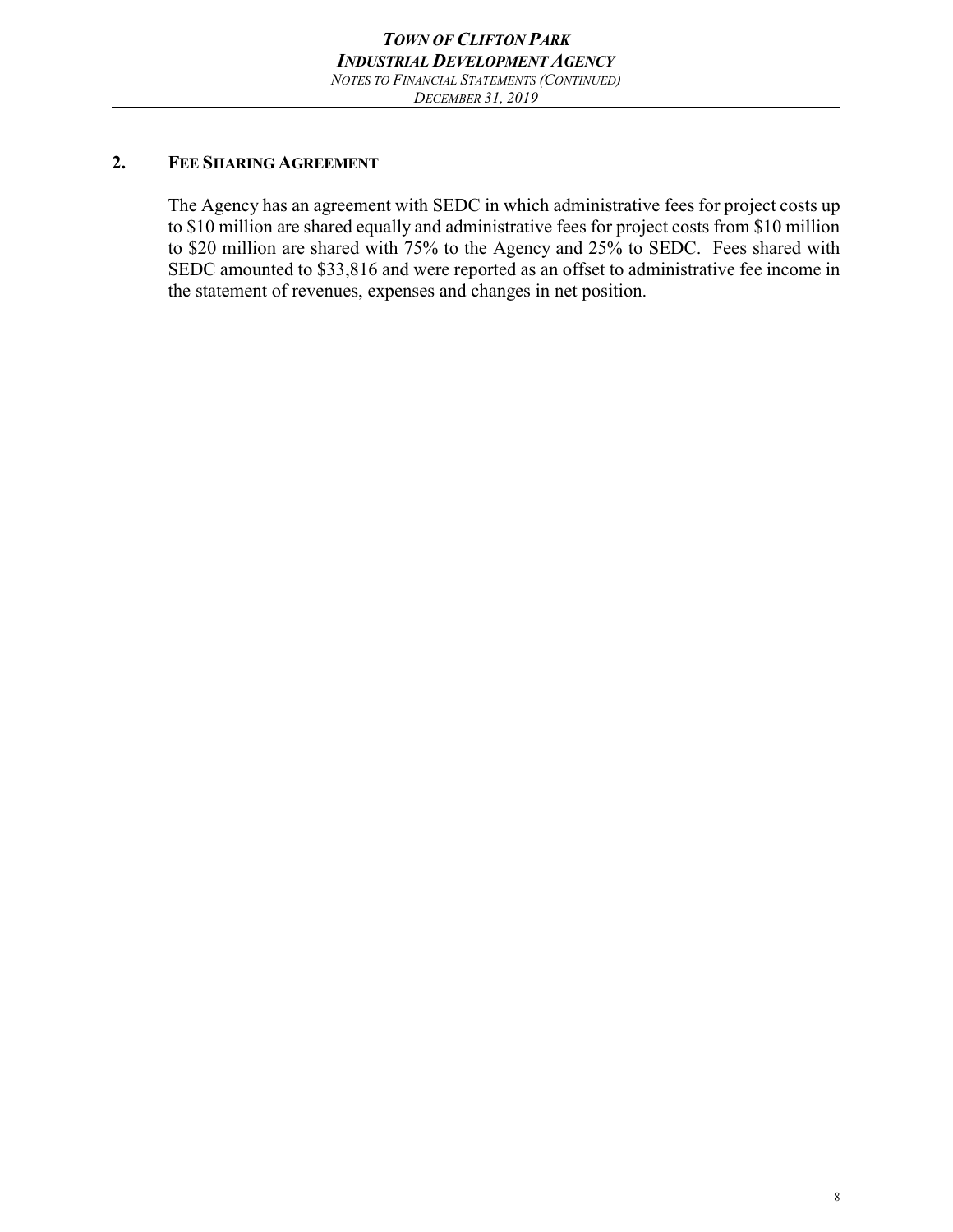CUSACK & COMPANY **Certified Public Accountants LLC** 7 AIRPORT PARK BOULEVARD LATHAM, NEW YORK 12110 (518) 786-3550 FAX (518) 786-1538 E-MAIL ADDRESS: CPAS@CUSACKCPAS.COM WWW.CUSACKCPAS.COM

**MEMBERS OF:** MEMBERS OF: **AMERICAN INSTITUTE OF NEW YORK STATE SOCIETY OF NEW YORK STATE SOCIETY OF** CERTIFIED PUBLIC ACCOUNTANTS CERTIFIED PUBLIC ACCOUNTANTS

# **INDEPENDENT AUDITOR'S REPORT ON INTERNAL CONTROL OVER FINANCIAL REPORTING AND ON COMPLIANCE AND OTHER MATTERS BASED ON AN AUDIT OF FINANCIAL STATEMENTS PERFORMED IN ACCORDANCE WITH** *GOVERNMENT AUDITING STANDARDS*

Board of Directors Town of Clifton Park Industrial Development Agency Clifton Park, New York

We have audited, in accordance with the auditing standards generally accepted in the United States of America and standards applicable to financial audits contained in*Government Auditing Standards* issued by the Comptroller General of the United States, the financial statements of the Town of Clifton Park Industrial Development Agency, as of and for the year ended December 31, 2019, and the related notes to the financial statements, and have issued our report thereon dated April 13, 2020.

# **Internal Control Over Financial Reporting**

In planning and performing our audit of the financial statements, we considered the Town of Clifton Park Industrial Development Agency's internal control over financial reporting (internal control) to determine the audit procedures that are appropriate in the circumstances for the purpose of expressing our opinion on the financial statements, but not for the purpose of expressing an opinion on the effectiveness of the Town of Clifton Park Industrial Development Agency's internal control. Accordingly, we do not express an opinion on the effectiveness of the Town of Clifton Park Industrial Development Agency's internal control.

*A deficiency in internal control* exists when the design or operation of a control does not allow management or employees, in the normal course of performing their assigned functions, to prevent, or detect and correct, misstatements on a timely basis. A *material weakness* is a deficiency, or combination of deficiencies, in internal control, such that there is a reasonable possibility that a material misstatement of the Town of Clifton Park Industrial Development Agency's financial statements will not be prevented, or detected and corrected on a timely basis. A *significant deficiency* is a deficiency, or a combination of deficiencies, in internal control that is less severe than a material weakness, yet important enough to merit attention by those charged with governance.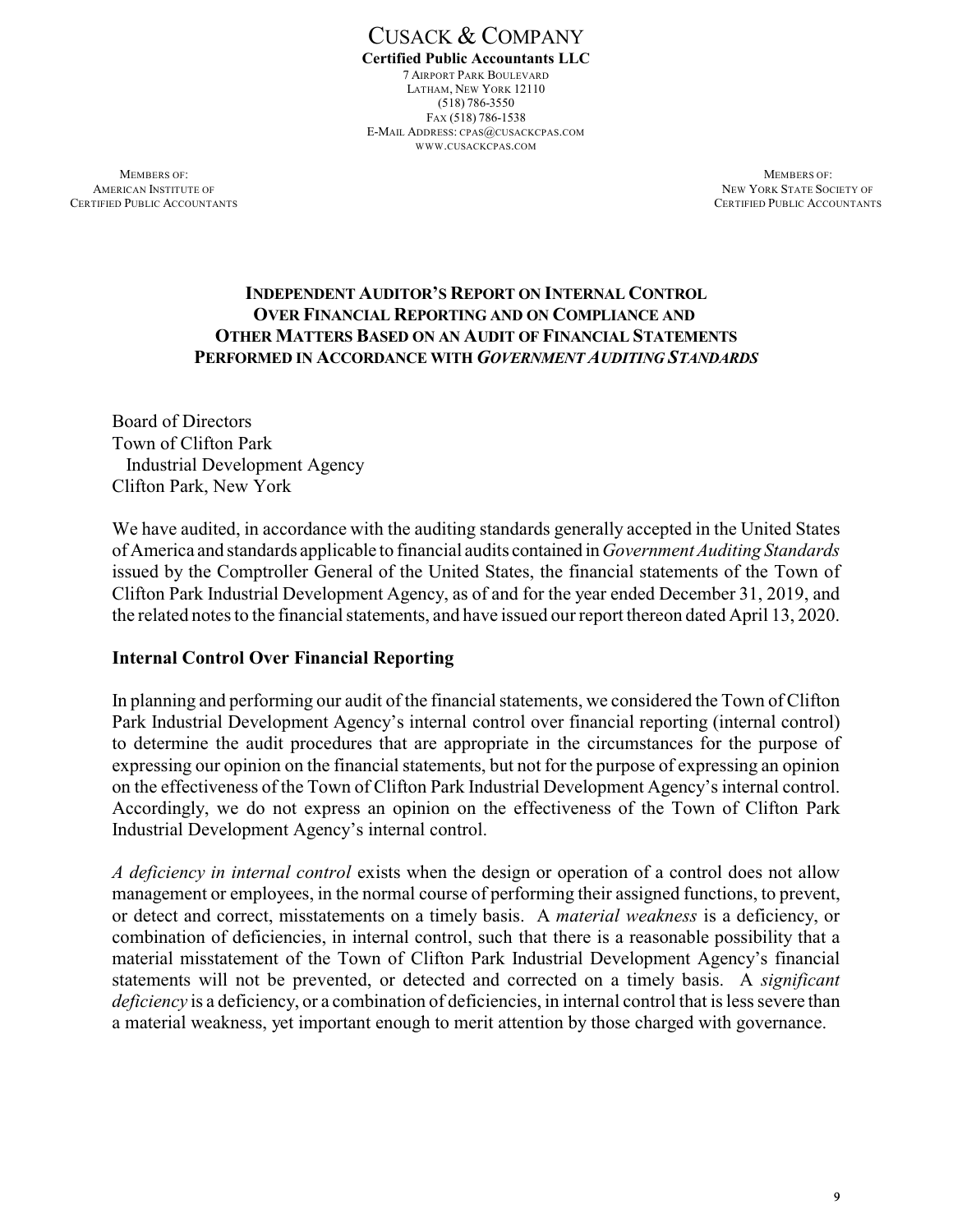Our consideration of internal control was for the limited purpose described in the first paragraph of this section and was not designed to identify all deficiencies in internal control that might be material weaknesses or significant deficiencies. Given these limitations, during our audit we did not identify any deficiencies in internal control that we consider to be material weaknesses. However, material weaknesses may exist that have not been identified.

## **Compliance and Other Matters**

As part of obtaining reasonable assurance about whether the Town of Clifton Park Industrial Development Agency's financial statements are free from material misstatement, we performed tests of its compliance with certain provisions of laws, regulations, contracts, and grant agreements, noncompliance with which could have a direct and material effect on the determination of financial statement amounts. However, providing an opinion on compliance with those provisions was not an objective of our audit, and accordingly, we do not express such an opinion. The results of our tests disclosed an instance of noncompliance that is required to be reported under *Government Auditing Standards* as follows:

PARIS Reporting: The annual PARIS financial report is due March 31 annually. The current year's report was not filed timely.

## **Purpose of this Report**

The purpose of this report is solely to describe the scope of our testing of internal control and compliance and the results of that testing, and not to provide an opinion on the effectiveness of the Town of Clifton Park Industrial Development Agency's internal control or on compliance. This report is an integral part of an audit performed in accordance with *Government Auditing Standards* in considering the Town of Clifton Park Industrial Development Agency's internal control and compliance. Accordingly, this communication is not suitable for any other purpose.

Cusade + Company, CP4's LLC

**CUSACK & COMPANY, CPA'S LLC**

Latham, New York April 13, 2020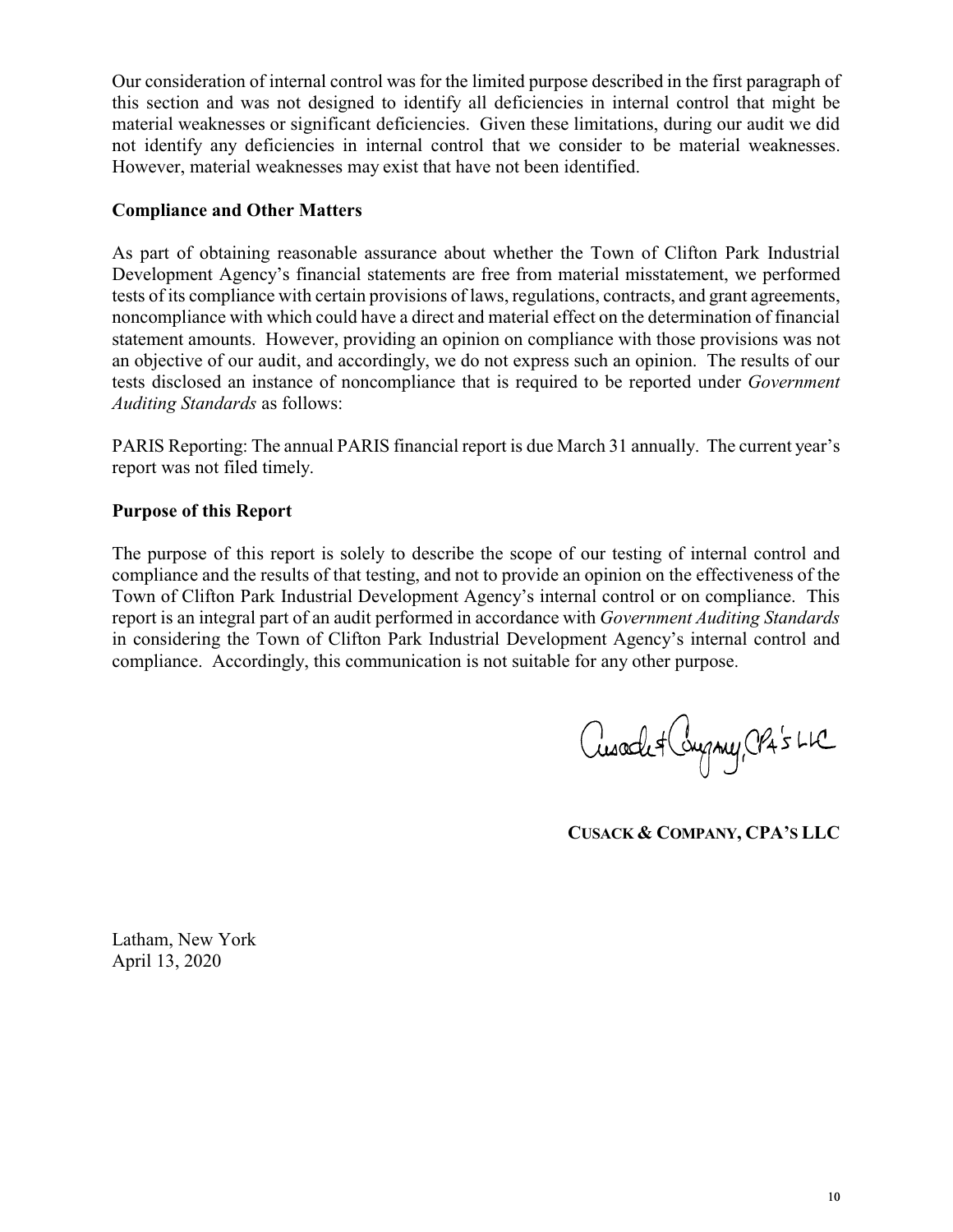# **2019-1 Good Practices**

Many agencies, in their annual organizational meeting, reaffirm their policies, such as:

- Conflict of Interest
- Property Disposition Policy<br>• Procurement Policy
- Procurement Policy
- Authorized Bank Accounts

We recommend that management consider annual reaffirmation of these policies.